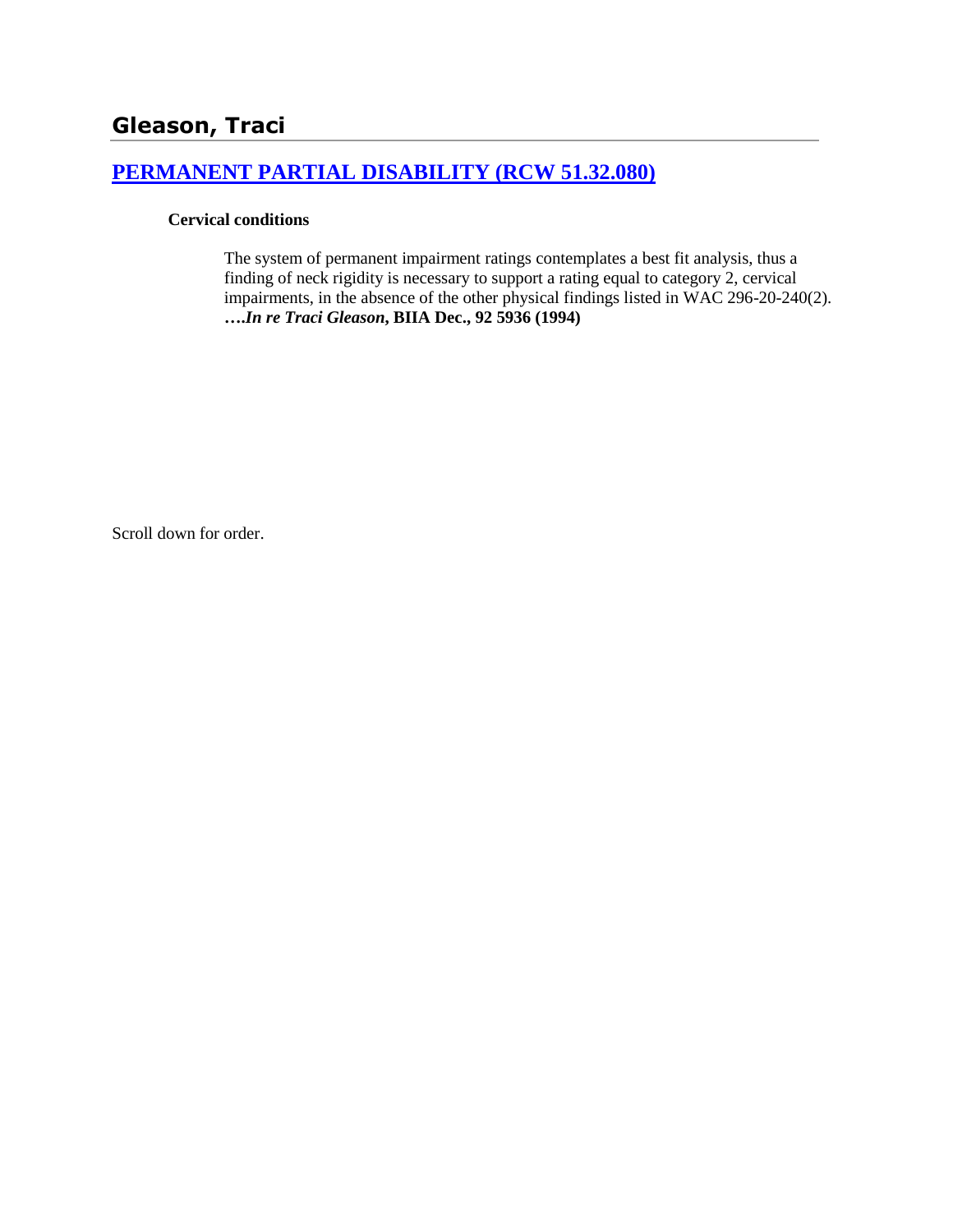#### **BEFORE THE BOARD OF INDUSTRIAL INSURANCE APPEALS STATE OF WASHINGTON**

**)**

**IN RE: TRACI L. GLEASON ) DOCKET NO. 92 5936**

**CLAIM NO. N-406697 ) DECISION AND ORDER**

APPEARANCES:

Claimant, Traci L. Gleason, by Aaby, Putnam, Albo & Causey, per Joseph A. Albo, Attorney

Employer, Financial Maintenance Corporation, by None

The Department of Labor and Industries, by The Office of the Attorney General, per James S. Kallmer, Assistant

This is an appeal filed by the claimant, Traci L. Gleason, on December 7, 1992 from an order of the Department of Labor and Industries dated November 13, 1992 which closed the claim with time-loss compensation as paid to April 14, 1992 without further award for time-loss compensation or permanent partial disability. **AFFIRMED**.

# **PROCEDURAL AND EVIDENTIARY MATTERS**

Pursuant to RCW 51.52.104 and RCW 51.52.106, this matter is before the Board for review and decision on a timely Petition for Review filed by the claimant to a Proposed Decision and Order issued on August 9, 1993 in which the order of the Department dated November 13, 1992 was affirmed.

The Board has reviewed the evidentiary rulings in the record of proceedings and finds that no prejudicial error was committed and said rulings are hereby affirmed.

## **DECISION**

Ms. Gleason did not challenge our industrial appeals judge's determination that the claimant was not temporarily and totally disabled during the period from April 15, 1992 through November 13, 1992. Even so, we reviewed the evidence in the record on this issue and are convinced that our industrial appeals judge made the right decision.

The only issue Ms. Gleason raised in her Petition For Review is whether Category 2 of WAC 296-20-240 for permanent cervical and cervico-dorsal impairments "absolutely" requires proof of neck rigidity substantiated by x-ray findings of loss of anterior curve. She argues that it does not, and contends that there is compensable disability if there is any impairment evidenced by objective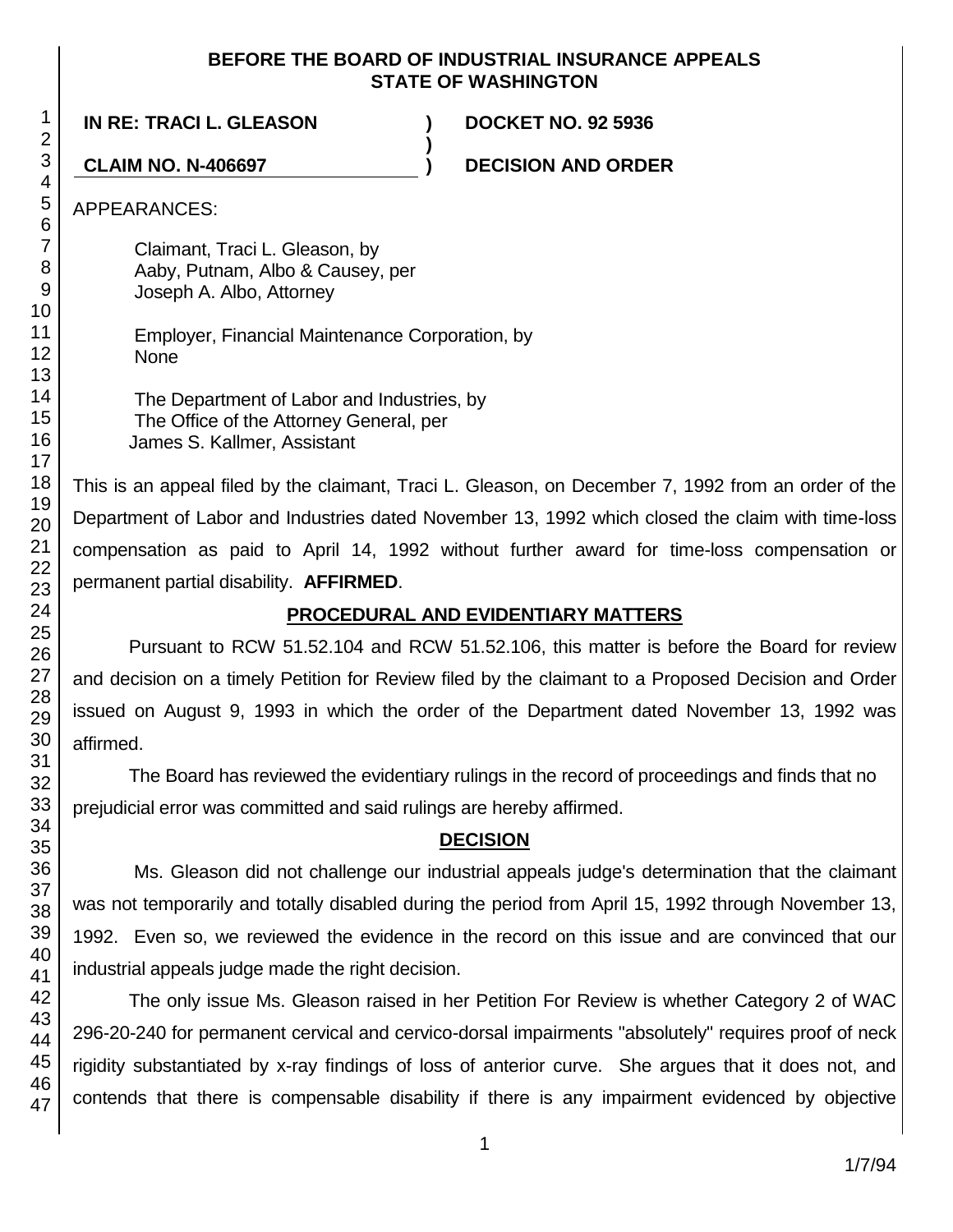findings. Specifically, the claimant charges that "rote" adherence to specific wording in the Washington Administrative Code (WAC) defeats the purpose of the Industrial Insurance Act, and violates the mandated liberal construction provision. Ms. Gleason requests that the Board give a "definitive ruling" regarding its interpretation/construction of the WAC 296-20-240(2) requirements for cervical impairment.

We are not persuaded that a preponderance of the evidence in this appeal demonstrates that the claimant sustained a compensable permanent partial disability for cervical impairment as a result of the September 10, 1991 industrial injury. We granted review, however, to provide a detailed discussion of our reasoning and our interpretation of the pertinent WAC provisions.

The facts of this case are simple and will only be reiterated here as necessary to understand our decision. Ms. Gleason sustained a muscle and ligamentous strain injury to her cervical-dorsal spine on September 10, 1991, while in the course of her employment with Financial Maintenance Corporation. The injury occurred when she was swinging a 50-60 pound bag of trash into a dumpster. As a result of the injury, she experienced immediate pulling and burning sensations in her neck and across her shoulders, and heard a "crunching" type of noise.

On September 10, 1991, Ms. Gleason sought medical treatment at CHEC Medical Center for her industrially related condition. Over the next several months, she received conservative medical treatment which included: anti-inflammatories, muscle relaxants, pain and anti-depressant medications, and physical therapy.

On December 27, 1991, Ms. Gleason was referred to "Back in Action" for an intensive eight-week back rehabilitation program. The claimant testified that she did not feel that the treatment she received helped to relieve her symptoms very much, but that her condition had plateaued by the end of the "Back in Action" program.

Ms. Gleason did not work during the period from April 14, 1992 through the end of October 1992. She testified that she did not feel that she was capable of working and understood that her treating physician had not released her for work during that period. In November 1992, Ms. Gleason returned to work as a cook at a cafe in Renton. She continued to work in this capacity until January 1993 when she left the job because she felt it was too physically demanding. Subsequently, the claimant started working as a cook at the International House of Pancakes, in what she described as a less physically demanding job.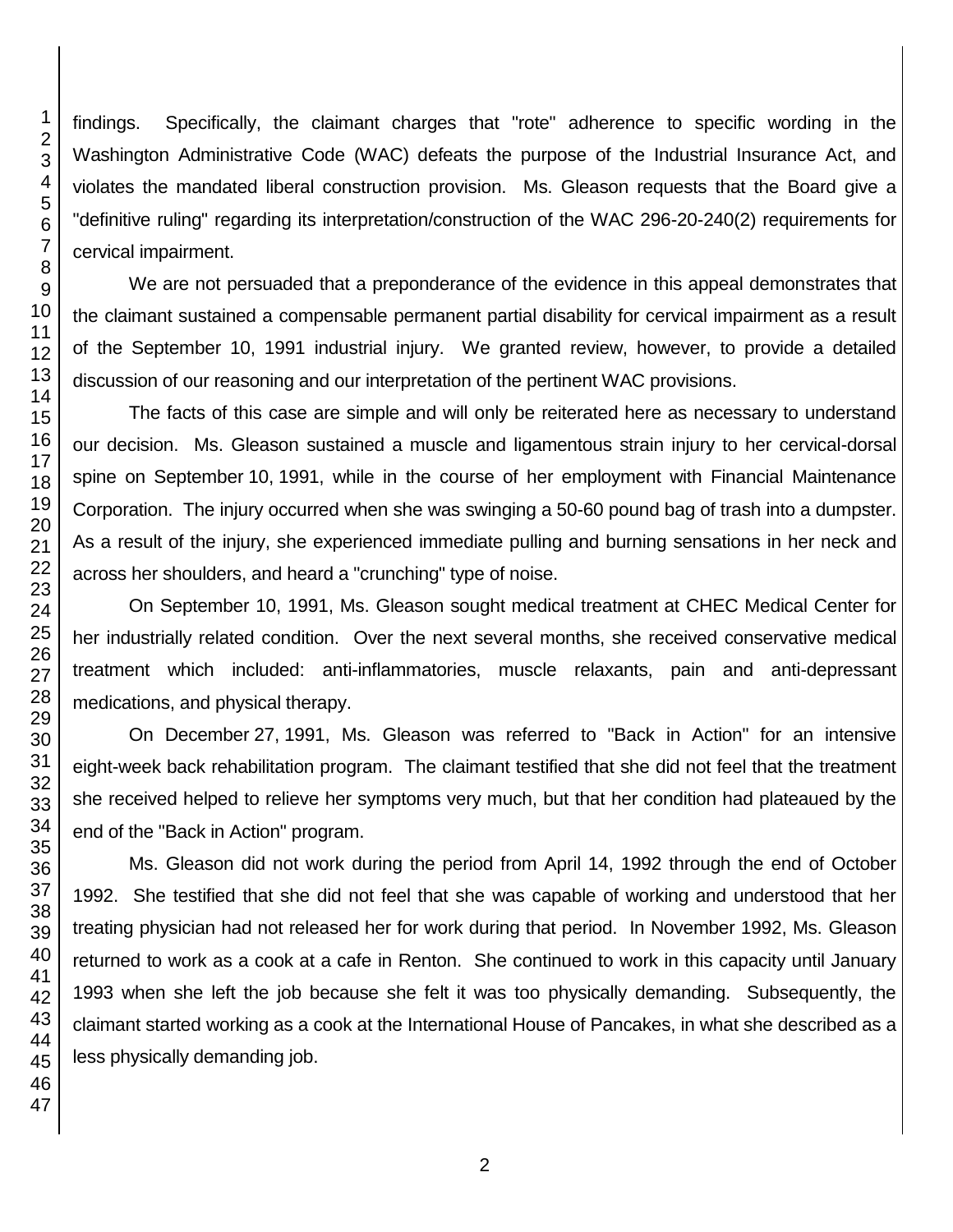Only two medical witnesses testified in this matter, neither of whom treated the claimant for her cervical condition. Dr. Roy D. Broman, a certified family practitioner and emergency room physician, testified on behalf of the claimant. Dr. Paul F. Williams, a certified orthopedic surgeon, testified on behalf of the Department.

Dr. Broman examined Ms. Gleason on November 2, 1992. He noted that the attitude of the claimant's head and neck appeared normal. In fact, Dr. Broman's examination of the claimant's cervical spine and upper extremities was normal except for the following findings: tenderness and spasm of the right mid-dorsal and neck muscles and left dorsal-trapezius muscles; some spasm of the interscapular muscles and tightness of the posterior axillary wall muscles; point tenderness at the insertion of the levator scapulae muscles bilaterally; and limitations in the claimant's cervical range of motion for flexion, extension, rotation, and side bending. Based on Ms. Gleason's objective findings and subjective complaints, and the clinical consistency of all these findings, Dr. Broman rated the impairment caused by the industrial injury at Category 2, WAC 296-20-240, for permanent cervical impairment. In his opinion, the claimant was capable of reasonably continuous gainful employment at that time in a light or sedentary capacity.

Dr. Williams examined Ms. Gleason on April 23, 1992. His examination did not reveal any muscle spasm or significant limitations in the claimant's cervical range of motion. In fact, he did not detect any findings on examination to objectify the claimant's continuing pain complaints. Dr. Williams reviewed the claimant's medical history and noted that Dr. Monlux, who treated the claimant for 5-6 months beginning in December 1991, did not record any findings of muscle spasm either. Dr. Williams rated the claimant's industrially related cervical condition at Category 1, WAC 296-20-240.

Neither Dr. Broman nor Dr. Williams obtained x-rays at the time of their respective examinations; however, they reviewed x-rays and an MRI of Ms. Gleason's cervical spine taken shortly after the industrial injury. The cervical x-rays and MRI were normal, except that the x-rays evidenced a congenital fusion between C2 and C3, and the MRI revealed an abnormal rightward signal intensity by the tracheae at T1-2. Neither of these abnormalities were industrially related, however.

The category system of rating impairment for unspecified disabilities was adopted pursuant to a legislative grant of authority, a 1971 amendment to RCW 51.32.080(2). That amendment directed the Department to classify unspecified permanent partial disabilities and determine the proportion they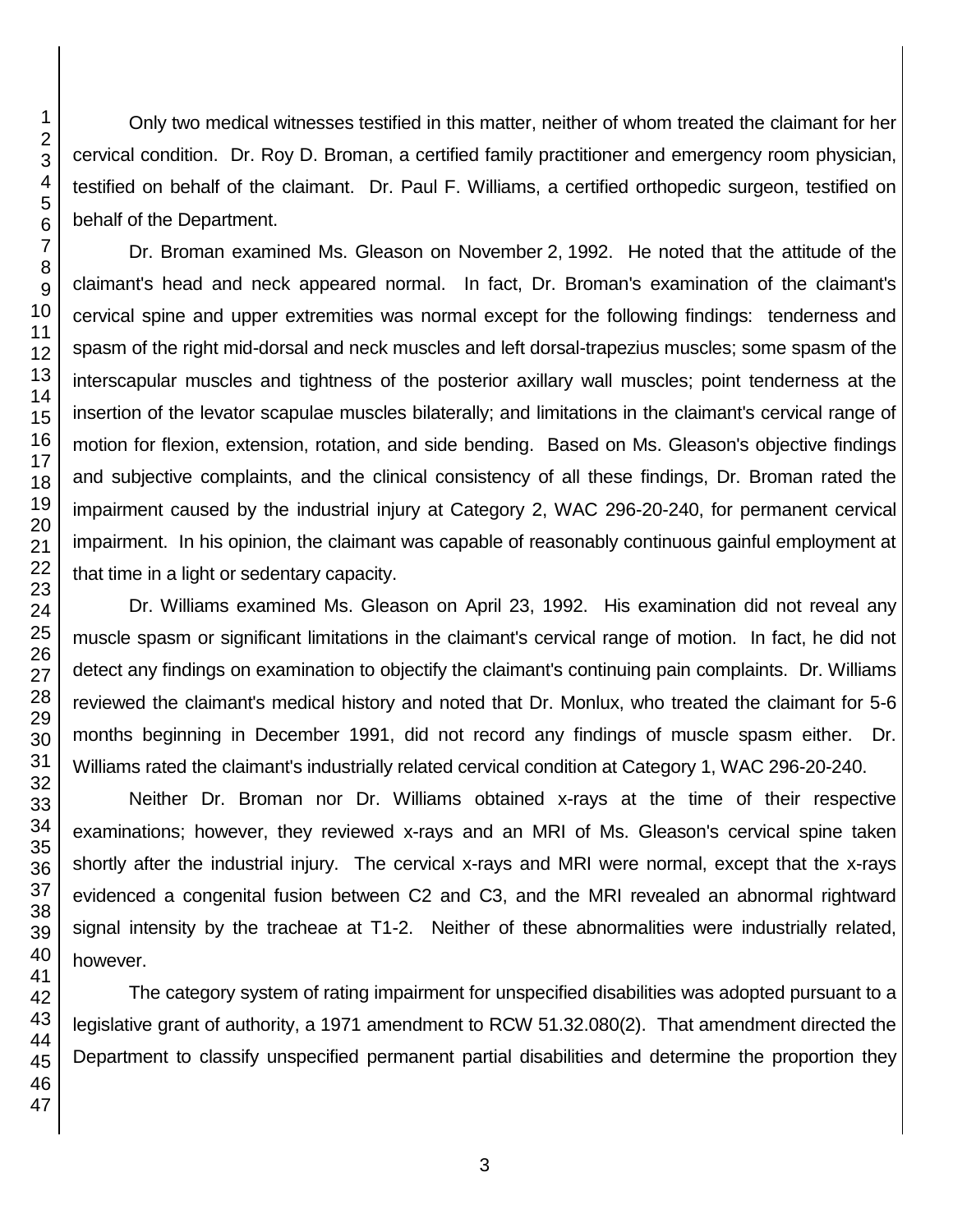bear to total bodily impairment. The express purpose of the amendment was to reduce litigation and establish more certainty and uniformity in fixing awards for unspecified disabilities.

In Vliet v. Dep't of Labor & Indus., 30 Wn. App. 709, 713 (1981), the Washington Court of Appeals upheld the validity of the category system of rating unspecified impairments as being reasonably consistent with the enabling legislation. The Court of Appeals specifically noted that:

> It is implicit in the language of the amended statute that the legislature contemplated the loss of a certain degree of precision in rating workers' impairments in order to attain these administrative goals. We are convinced that the regulations enacted by the Department, which base disability awards on the presence of specific physical findings and eliminate reliance on physicians' subjective opinions, are entirely consistent with these goals and must be upheld.

Under the category system of rating impairment for unspecified permanent partial disabilities, physicians are directed to "select the one category which most accurately indicates the overall degree of permanent impairment." If it appears that more than one category may be applicable, the physician must select "the category which most accurately reflects the overall impairment." WAC 296-20-  $220(1)(g)$ . Impairment is defined as the "loss of physical  $\ldots$  function," and must be evidenced by objective clinical findings. WAC 296-20-220(1)(c). Under WAC 296-20-230(1)(a), such objective clinical findings, including muscle spasm or involuntary guarding, are to be considered "only insofar as productive of cervical or cervico-dorsal impairment."

In this appeal, we are faced with choosing between the disability ratings of two forensic examiners. Based on a careful review of the record, we are convinced that the opinion of Dr. Williams preponderates. We believe that his rating of Category 1, WAC 296-20-240, most accurately reflects the overall degree of the claimant's permanent cervical impairment.

Under WAC 296-20-240(1), subjective complaints are generally present, but there are "no objective clinical findings" of impairment. On examination, Dr. Williams was not able to detect any muscle spasm or other significant objective findings as a causal result of the industrial injury. We also note that Dr. Williams' findings, or lack thereof, were consistent with the claimant's medical history since the injury.

Conversely, Dr. Broman rated the claimant's permanent partial disability at Category 2 for cervico-dorsal impairment. WAC 296-20-240(2) defines cervico-dorsal impairment as follows: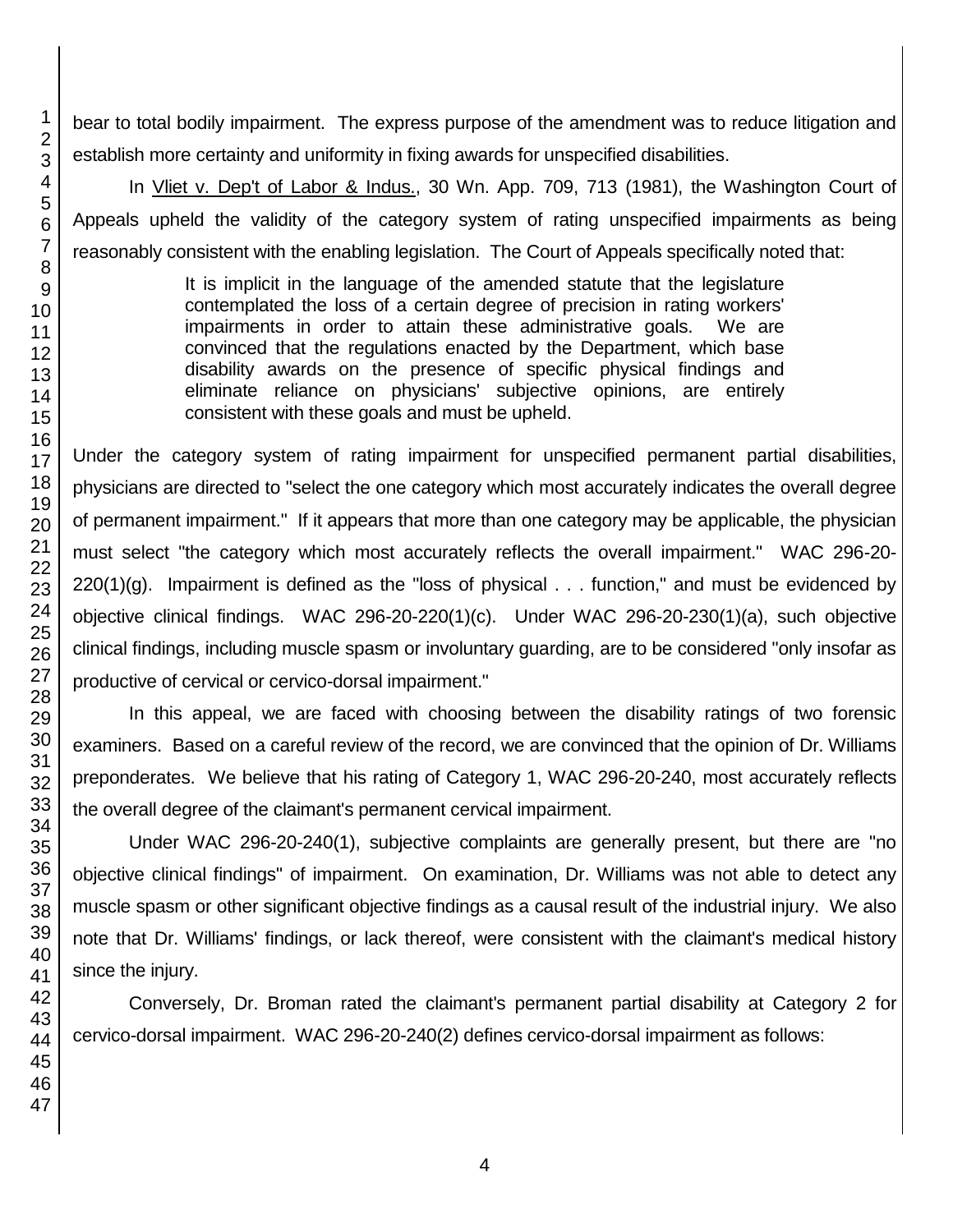Mild cervico-dorsal impairment, with objective clinical findings of such impairment with neck rigidity substantiated by x-ray findings of loss of anterior curve, without significant objective neurological findings.

This and subsequent categories include the presence or absence of pain locally and/or radiating into an extremity or extremities. This and subsequent categories also include the presence or absence of reflex and/or sensory losses. This and subsequent categories also include objectively demonstrable herniation of a cervical intervertebral disc with or without discectomy and/or fusion, if present.

Under WAC 296-20-680(1), a Category 2 rating for cervical impairment is equal to 10% of total bodily impairment.

In this appeal, we are simply not convinced that Dr. Broman's one-time findings of some muscle spasm and associated range of motion deficits are indicative of permanent impairment. This is especially true given the lack of any such findings by prior examining and treating physicians. Further, Dr. Broman's findings, by themselves, do not establish the existence of a condition that is equivalent to 10% of total bodily impairment, a significant disability.

The claimant challenges our industrial appeals judge's narrow reading of WAC 296-20-240. She argues that the rule should not be construed to absolutely require a finding of "neck rigidity substantiated by x-ray findings of loss of anterior curve." We concede that the category rating system contemplates a "best fit analysis." In our view, we are not compelled to place an injured worker in a lower category simply because of the absence of one of the elements contained in the higher category.

The lack of a finding of "neck rigidity . . ." is, however, a critical or determinative factor in this appeal. We are convinced that such a finding is necessary to support a Category 2 rating in the absence of the other physical findings listed in WAC 296-20-240(2) which are productive of mild cervical impairment. As noted above, one-time findings of some muscle spasm and some range of motion limitations do not necessarily evidence permanent impairment and are not sufficient for a Category 2 rating for cervical impairment.

We recognize that the category system does not provide for compensation for some injured workers with objectively measurable, but slight, loss of cervical function or cervical impairment. Under WAC 296-20-240 and WAC 296-20-680(1) an injured worker is not entitled to monetary compensation for permanent partial disability unless his or her cervical impairment is evidenced by the requisite physical findings and equals or exceeds 10% of total bodily impairment. While such a result is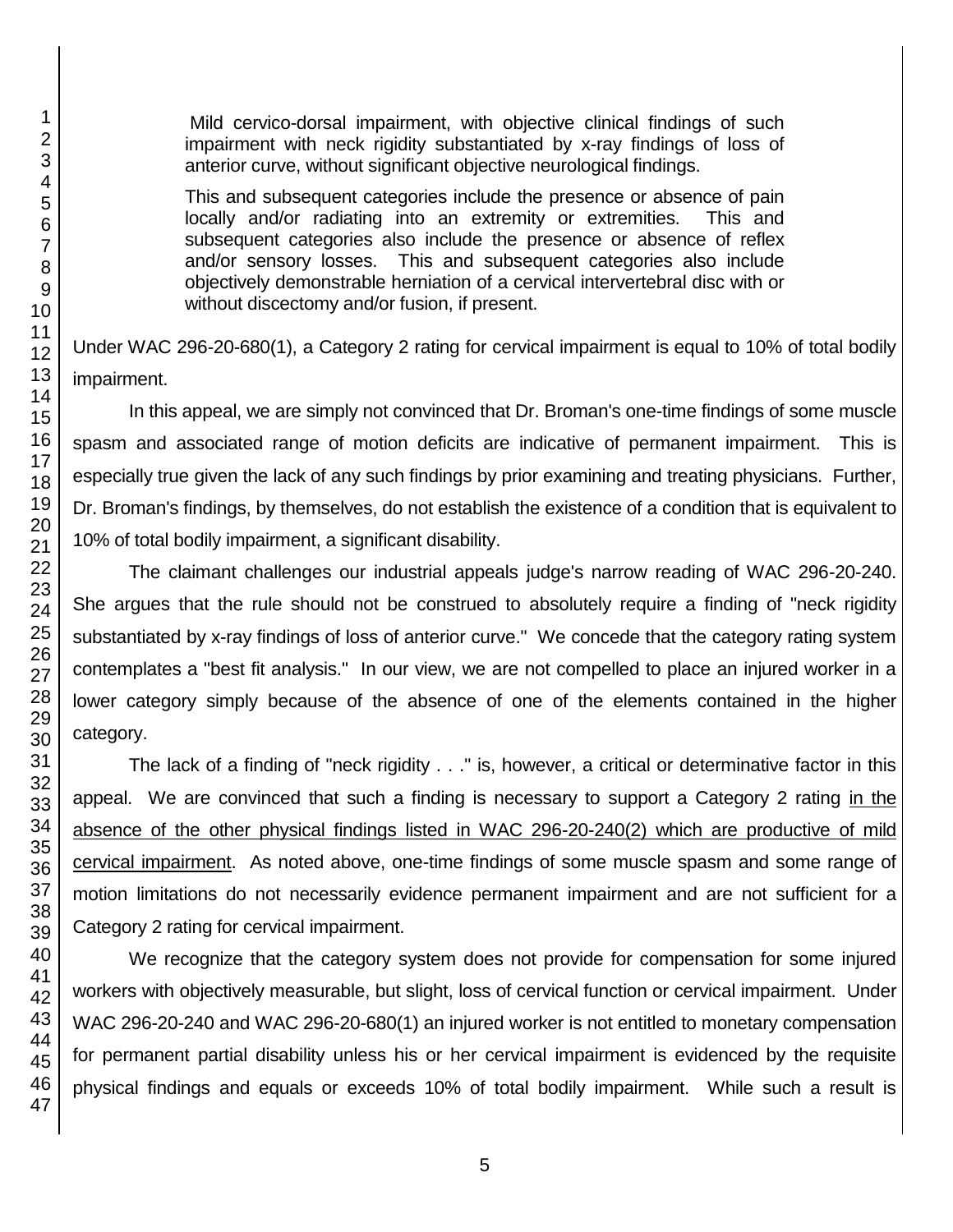arguably unfair to some individuals, our Legislature and the courts have determined that the category system is preferable to the uncertainty, lack of uniformity, and subjectivity that preceded its adoption.

After consideration of the Proposed Decision and Order and the Petition for Review filed thereto, and a careful review of the entire record before us, we are persuaded that the Department order dated November 13, 1992, which closed the claim with time-loss compensation as paid to April 14, 1992 without further award for time-loss compensation or permanent partial disability, is correct and should be affirmed.

## **FINDINGS OF FACT**

1. On September 13, 1991, Traci L. Gleason, claimant, filed an application for benefits with the Department of Labor and Industries alleging that she sustained an injury on September 10, 1991, during the course of her employment with Financial Management Corp. The claim was subsequently allowed and benefits were paid to the claimant. On November 13, 1992, the Department entered an order closing the claim with time-loss compensation as paid to April 14, 1992 and without further award for time-loss compensation or permanent partial disability.

On December 7, 1992, the claimant filed a Notice of Appeal with the Board of Industrial Insurance Appeals. On December 30, 1992, the Board entered an order granting the appeal, assigning Docket No. 92 5936 and directing that hearings be held on the issues raised by the appeal.

- 2. On September 10, 1991, the claimant, Traci L. Gleason, was working as a janitor for Financial Maintenance Corp. On that day, she was attempting to throw a 50 to 60 pound trash bag over her head into a trash dumpster when she felt an immediate pull and pain in her shoulder, upper back and neck.
- 3. As a direct and proximate result of the September 10, 1991 industrial injury, the claimant sustained a cervical and thoracic strain.
- 4. The claimant has a congenital fusion at C2-C3, which pre-existed and was not causally related to the September 10, 1991 industrial injury.
- 5. As of November 13, 1992, the claimant's condition, causally related to the industrial injury of September 10, 1991, was fixed and stable and not in need of further medical treatment.
- 6. As of November 13, 1992, the claimant's permanent disability causally related to the September 10, 1991 industrial injury was best described by Category 1 of WAC 296-20-240.
- 7. The claimant is a 29-year-old high school graduate who has worked in commercial foods as a cook, on an assembly line producing car stereos, as a file clerk and as a janitor.